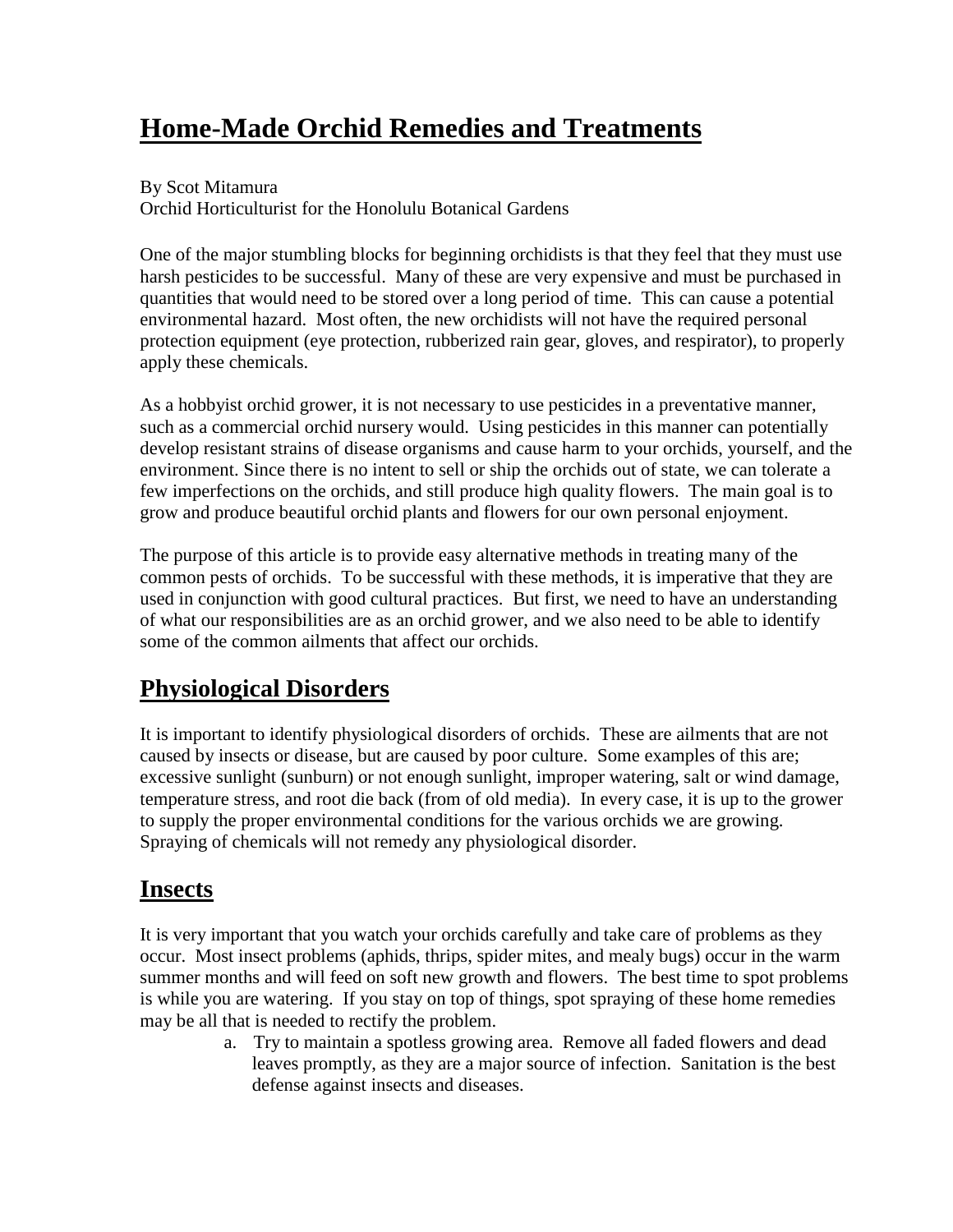- b. Control weeds and pests in and around your growing area. Weeds and other plants in the collection often harbor insects that can transmit diseases.
- c. Maintain good air circulation. Stake up all orchids and provide adequate spacing between them.

### **Diseases**

For a disease to occur the causal agent or pathogen must be present in an infectious stage and come into contact with the host plant. The environmental conditions must favor the infection and the plant must be susceptible. So our goal is to break the cycle of infection. The most common diseases of orchids are bacteria, fungus and viruses. Here are a few ways to control them.

- a. Water orchids early in the day, allowing them to dry before nightfall. Do not let puddles of water accumulate around your growing area.
- b. Avoid the temptation of watering newly repotted orchids. During repotting, any part of the orchid that is cut or damaged could provide a path of entry for diseases. Water is a great carrier of bacterial and fungal diseases.
- c. Maintain proper sanitation when handling your orchids. It is very important to sterilize all potting implements such as; pruning shears, stakes, pots, table top, and your hands).
- d. Quarantine new orchids for at least two weeks and isolate diseased ones from the rest of the collection.

### **The answer could be found in your kitchen or bathroom cabinet!**

The following, are just a few concoctions that I feel might work well in Hawaii. **Please remember that you are using them at your own risk. I am not making any endorsements, and I take no responsibility for your orchids or for any bodily injury.**

There has been no scientific study done on application rates, toxicity levels, or target pests. Use with caution and experiment on a few orchids first. Even though these are homemade remedies, they are still chemicals and personal protection is still important. Use caution when applying. Never apply any of these remedies in the heat of the day as they can potentially burn the sensitive tissue of the new growths and flower buds. Do not apply any chemicals on hirsute (hairy) orchids. Do not store any left over mixtures, doing so in an infraction of federal labeling laws, which require identification and caution statements.

### **Insecticides**

#### **Soft bodied insects, such as mealy bugs, aphids, and thrips**

1. Straight 70% isopropyl rubbing alcohol – touch insects with a soaked cotton swab or spray entire affected area of plant. Repeat every two to three days. Apply in the early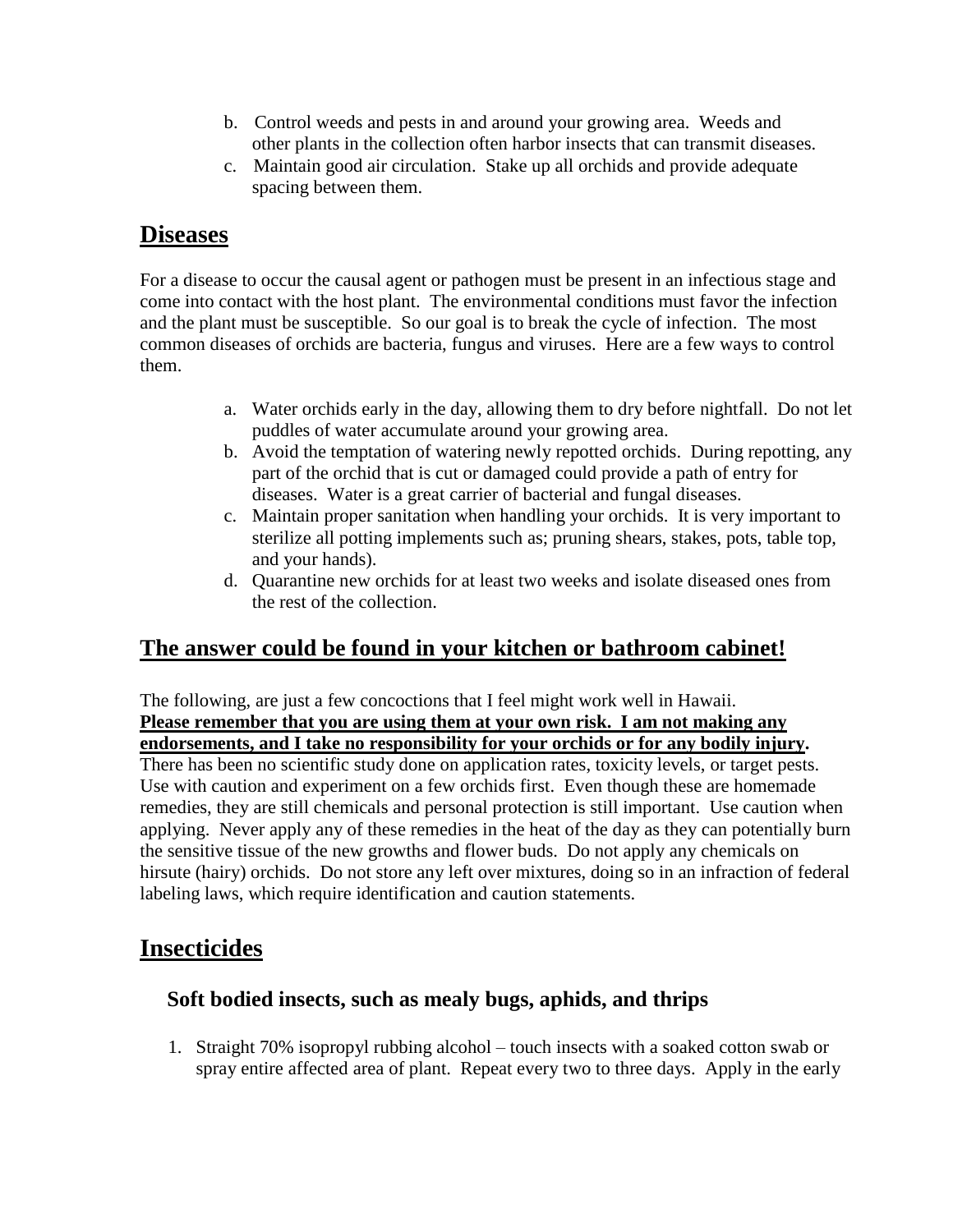morning or late afternoon, when cool. A typical sprayer top can be put on to the alcohol bottle.

2. Garlic/Pepper Spray – liquefy 2 bulbs of garlic and 2 hot peppers in a blender  $\frac{1}{2}$  to  $\frac{2}{3}$ full of water. Strain and add water to make 1 gallon of concentrate. Use  $\frac{1}{4}$  cup concentrate per gallon of water.

#### **Hard shell insects such as scale, also for spider mites**

1. Mix 1 to 3 teaspoons of cooking oil and 1 teaspoon of liquid dishwashing soap into a quart of water. Shake well and spray plant thoroughly wetting the affected surfaces. Repeat every 2 to 3 days. The soap will breakdown the waterproof coating of the insects' shell and the oil will smother them. Apply only when cool.

#### **General purpose sprays**

- 1. Water –When watering use high pressure to water heavily, wet all parts of the orchid, especially under the leaves. Water will disrupt the feeding and egg laying of white flies, mealy bugs and spider mites. When repotting if you find a scale infestation, use high pressure to remove scales off of pseudobulbs.
- 2. Neem Oil –acts as an insect repellent, as well as a fungicide, nematacide, and even molluscicide!
- 2. Fantastik or Formula  $409 Add 1$  cup of the household cleaner/degreaser, with 1 cup of rubbing alcohol, and mix with 2 cups of water. This solution can be sprayed directly on all affected areas.
- 4. Orange Plus household cleaner can be sprayed undiluted.

#### **Ant eliminator**

1. Melt ¼ pound of candle wax, then slowly stir ¼ cup sugar and 4 ounces of Boric Acid Powder. When thoroughly mixed, pour into a pan, creating a  $\frac{1}{4}$  to  $\frac{1}{2}$ " slab. Cut into chunks and distribute around the greenhouse. Keep away from children and pets.

### **Fungicides**

#### **Cinnamon Powder –has many medicinal uses and is a known natural fungicide.**

- 1. Powder –can be applied directly onto the affected part of the plant by dusting heavily.
- 2. Paste –mix powder with cooking oil to form a thick paste that can be put directly onto the cut parts of the orchid.